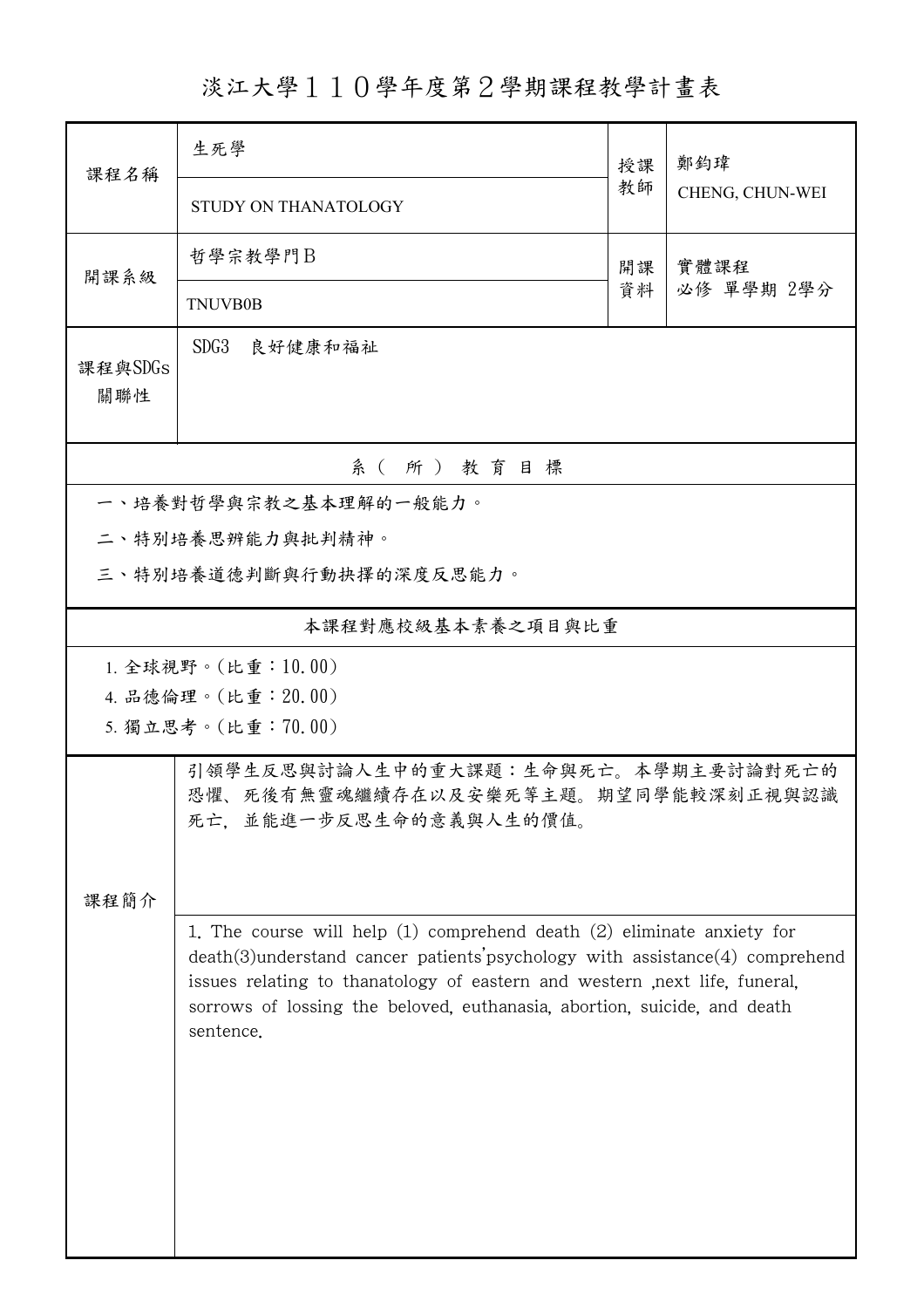## 本課程教學目標與認知、情意、技能目標之對應

將課程教學目標分別對應「認知(Cognitive)」、「情意(Affective)」與「技能(Psychomotor)」 的各目標類型。

一、認知(Cognitive):著重在該科目的事實、概念、程序、後設認知等各類知識之學習。

二、情意(Affective):著重在該科目的興趣、倫理、態度、信念、價值觀等之學習。

三、技能(Psychomotor):著重在該科目的肢體動作或技術操作之學習。

| 序<br>號         | 教學目標(中文)                    |                               |     | 教學目標(英文)                                                                                                                                                                                                                                             |                   |  |  |
|----------------|-----------------------------|-------------------------------|-----|------------------------------------------------------------------------------------------------------------------------------------------------------------------------------------------------------------------------------------------------------|-------------------|--|--|
|                | 1 1較深刻正視與認識死亡               |                               |     | 1. Capable of dealing and comprehending death with<br>greater depth comprehend issues relating to<br>thanatology of eastern and western next life, funeral,<br>sorrows of lossing the beloved, euthanasia, abortion,<br>suicide, and death sentence. |                   |  |  |
|                | 2 2坦然面對死亡,降低死亡焦慮            |                               |     | 2. Facing death with openness and easing anxiety<br>for death.                                                                                                                                                                                       |                   |  |  |
|                | 3 3了解癌末病患心理狀態,並能給<br>予協助    |                               |     | 3 understand cancer patients' psychology with<br>adequate assistance.                                                                                                                                                                                |                   |  |  |
|                | 4 4理解東西方生死觀,與探究死後<br>的世界    |                               |     | 4 discern thanatology from both eastern and western<br>perspectives and explore the world after death.                                                                                                                                               |                   |  |  |
|                | 5 5理解如何面對喪親之痛               |                               |     | 5 understand the approaches for managing sorrows<br>for loss of the beloved.                                                                                                                                                                         |                   |  |  |
|                | 6 6安樂死、墮胎、自殺、死刑等相<br>關議題之探討 |                               |     | 6 explore controversial issues relating to euthanasia.<br>abortion, suicide, and death sentence.                                                                                                                                                     |                   |  |  |
|                |                             |                               |     | 教學目標之目標類型、核心能力、基本素養教學方法與評量方式                                                                                                                                                                                                                         |                   |  |  |
| 序號             | 目標類型                        | 院、系 $(\kappa)$<br>核心能力   基本素養 | 校級  | 教學方法                                                                                                                                                                                                                                                 | 評量方式              |  |  |
| $\mathbf{1}$   | 認知                          |                               | 145 | 講述、討論                                                                                                                                                                                                                                                | 作業、討論(含課<br>堂、線上) |  |  |
| $\overline{2}$ | 情意                          |                               | 145 | 講述、討論                                                                                                                                                                                                                                                | 作業、討論(含課<br>堂、線上) |  |  |
| 3              | 認知                          |                               | 145 | 講述、討論                                                                                                                                                                                                                                                | 作業、討論(含課<br>堂、線上) |  |  |
| 4              | 認知                          |                               | 145 | 講述、討論                                                                                                                                                                                                                                                | 作業、討論(含課<br>堂、線上) |  |  |
| 5              | 情意                          |                               | 145 | 講述、討論                                                                                                                                                                                                                                                | 作業、討論(含課<br>堂、線上) |  |  |
| 6              | 認知                          |                               | 145 | 講述、討論                                                                                                                                                                                                                                                | 作業、討論(含課<br>堂、線上) |  |  |
|                | 授課進度表                       |                               |     |                                                                                                                                                                                                                                                      |                   |  |  |
| 週次             | 日期起訖                        |                               |     | 內 容 (Subject/Topics)                                                                                                                                                                                                                                 | 備註                |  |  |
|                | $111/02/21$ ~<br>111/02/25  | 課程介紹                          |     |                                                                                                                                                                                                                                                      |                   |  |  |
| $\overline{c}$ | $111/02/28$ ~<br>111/03/04  | 生死學導論                         |     |                                                                                                                                                                                                                                                      |                   |  |  |
|                |                             |                               |     |                                                                                                                                                                                                                                                      |                   |  |  |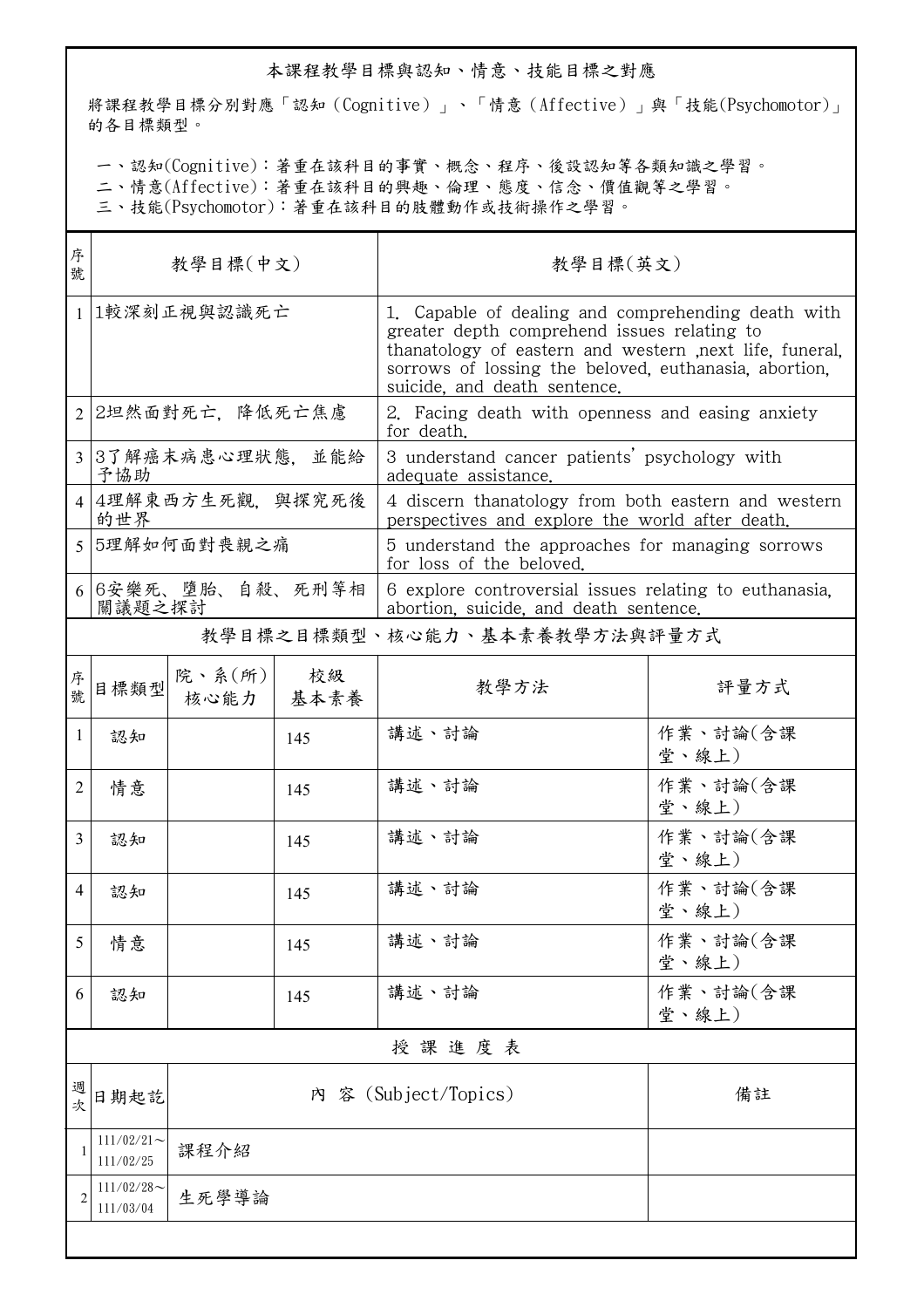| $111/03/07$ ~<br>3<br>111/03/11  | 電影教學與解析I                                                                                   |                  |  |
|----------------------------------|--------------------------------------------------------------------------------------------|------------------|--|
| $111/03/14$ ~<br>4<br>111/03/18  | 直視烈日:對死亡的恐懼與反思I                                                                            |                  |  |
| $111/03/21$ ~<br>5<br>111/03/25  | 直視烈日:對死亡的恐懼與反思II                                                                           |                  |  |
| $111/03/28$ ~<br>6<br>111/04/01  | 直視烈日:對死亡的恐懼與反思 III                                                                         |                  |  |
| $111/04/04$ ~<br>7<br>111/04/08  | 教學行政觀摩日                                                                                    |                  |  |
| $111/04/11$ ~<br>8<br>111/04/15  | 電影教學與解析II                                                                                  |                  |  |
| $111/04/18$ ~<br>9<br>111/04/22  | 《伊凡·伊里奇之死》:死亡文學與臨終                                                                         |                  |  |
| $111/04/25$ ~<br>10<br>111/04/29 | 期中考試週                                                                                      |                  |  |
| $111/05/02$ ~<br>11<br>111/05/06 | 反思死亡為何I:物理論與二元論                                                                            |                  |  |
| $111/05/09$ ~<br>12<br>111/05/13 | 反思死亡為何II:柏拉圖的靈魂論證                                                                          |                  |  |
| $111/05/16$ ~<br>13<br>111/05/20 | 反思死亡為何III:瀕死經驗                                                                             |                  |  |
| $111/05/23$ ~<br>14<br>111/05/27 | 電影教學與解析 III                                                                                |                  |  |
| $111/05/30$ ~<br>15<br>111/06/03 | 端午節放假                                                                                      |                  |  |
| $111/06/06$ ~<br>16<br>111/06/10 | 電影討論與心得寫作                                                                                  | 視作期中成績,請務必<br>出席 |  |
| $111/06/13$ ~<br>17<br>111/06/17 | 安樂死相關討論                                                                                    |                  |  |
| $111/06/20$ ~<br>18<br>111/06/24 | 期末考試週                                                                                      |                  |  |
| 修課應<br>注意事項                      | 本課成為午餐時段,而不開放教室內飲食。故有飲食需求的同學請勿選課。                                                          |                  |  |
| 教學設備                             | 電腦、投影機                                                                                     |                  |  |
| 教科書與<br>教材                       | 雪萊·卡根(Shelly Kagan), 《令人著迷的生與死:耶魯大學最受歡迎的哲學<br>課》, 台北:先覺, 2015。                             |                  |  |
| 參考文獻                             | 歐文·亞隆(Irivn D. Yalom ),《凝視太陽:面對死亡恐懼》,台北:心靈工坊文<br>化, 2009。<br>雷蒙. 穆迪, 《死後的世界》, 台北:商周, 2012。 |                  |  |
| 批改作業<br>篇數                       | 1 篇 (本欄位僅適用於所授課程需批改作業之課程教師填寫)                                                              |                  |  |
| 學期成績<br>計算方式                     | % ◆平時評量:50.0 % ◆期中評量:25.0<br>◆出席率:<br>$\%$<br>◆期末評量: 25.0 %<br>$\frac{0}{6}$<br>◆其他〈 〉:    |                  |  |